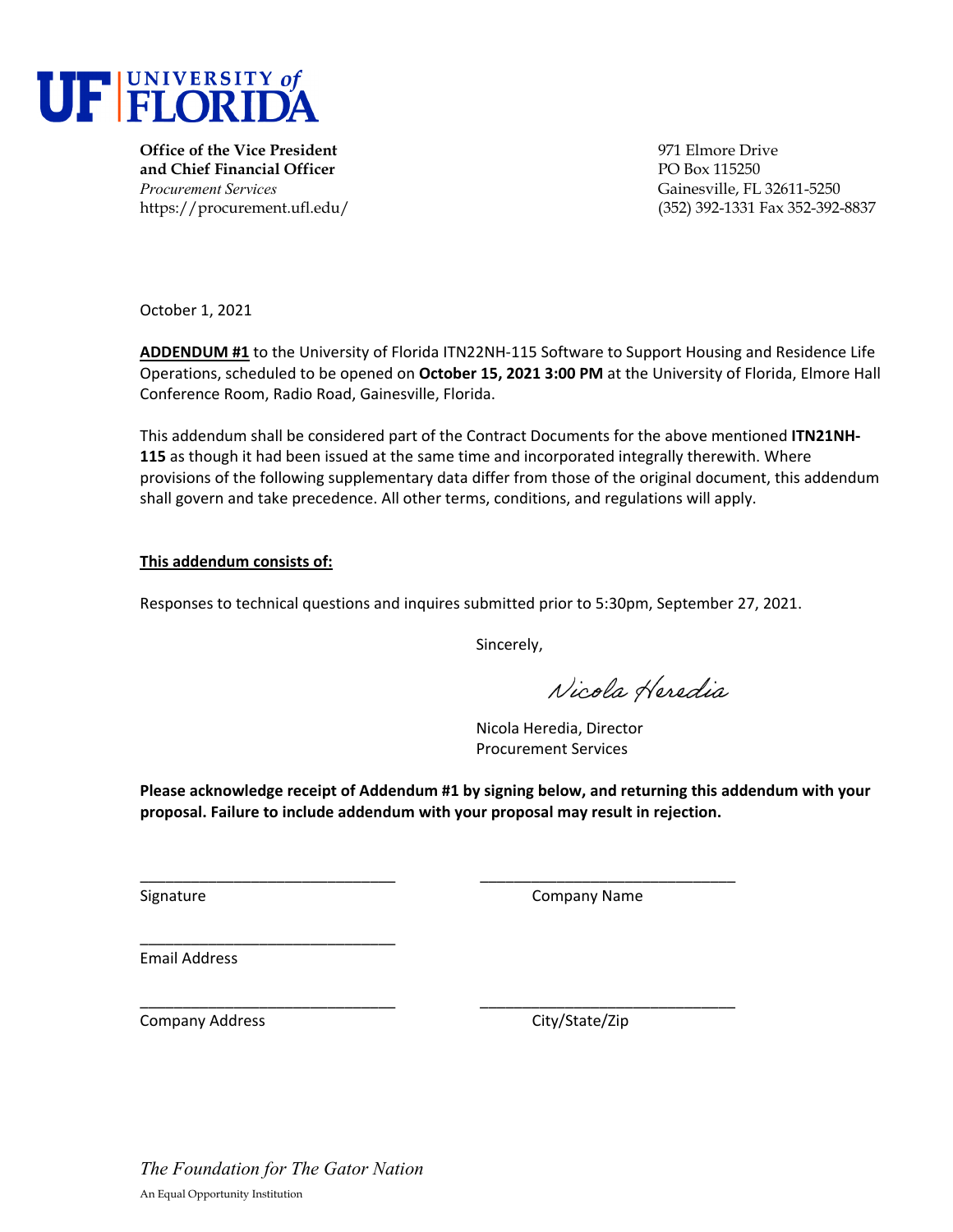# Q1. Is the intention that WebTMA continues to be the source of truth for all assets and feeds into **the inventory management requirements outlined in the ITN?** *(In reference to 1.2 Scope of Work ‐ integration with WebTMA pg. 5)*

A1. No. WebTMA is used to handle maintenance work orders. The software solution should have a standalone inventory module to manage equipment that can be checked out to residents but does not qualify as an asset or as attractive property. Examples include ping pong paddles, pool cues, and volleyballs.

# **Q2. What products is the University currently using as part of your Lenel access control software?** Does this include mass notifications, facility check-in's, etc.? (In reference to 1.2 Scope of Work *integration with Lenel and/or access control software pg. 5)*

A2. Housing uses Lenel OnGuard version 7.5.375.0. Currently the homegrown system has an interface that is used by front line staff to create or cancel badges; additionally, administrators use the alarm monitoring system and the system administrator application. We will build out the mapping feature but need to produce a solution for our front‐line staff to create/cancel badges to replace the homegrown system functionality. We do not use the visitor application at all in Lenel and have no plans to do so.

## Q3. Does the University have an existing tool or application for e-signature? If yes, can you please **provide details?** *(In reference to 1.2.1 Technical Requirements ‐ contract process management pg. 5)*

A3. The University uses DocuSign for e-signatures. It is available to faculty and staff members. Additional information can be found at https://it.ufl.edu/ufdocusign/.

# **Q4. Does the University have an expectation to migrate data from the home‐grown software system into the new solution? If yes, can you elaborate on data types and volume?** *(In reference to 1.1 Summary ‐ home‐grown system pg. 5)*

A4. Yes. The University expects that the new solution migrates 5 years' worth of data. Data types and volume can be discussed during planning/SOW with selected supplier.

# Q5. What is the expected volume of bulk emailing and SMS (if included in scope) for this ITN? Can **you provide the breakdown by quarter for the past two years?** *(In reference to 1.2.1 Technical Requirements ‐ bulk emailing pg. 6)*

A5. UF Housing sends approximately 1.25 million emails annually.

# Q6. Are there University black-out dates or periods of time where key University resources will not **be available that vendors should be aware of? E.g. University shut down during spring break.** *(In reference to 1.2.1 Technical Requirements ‐ request for full deployment by August 1st, 2022 pg. 6)*

A6. University holiday closing periods can be found at: https://benefits.hr.ufl.edu/time‐ away/holidays/ UF Housing does not expect any additional black‐out dates or periods of time where key University resources will not be available.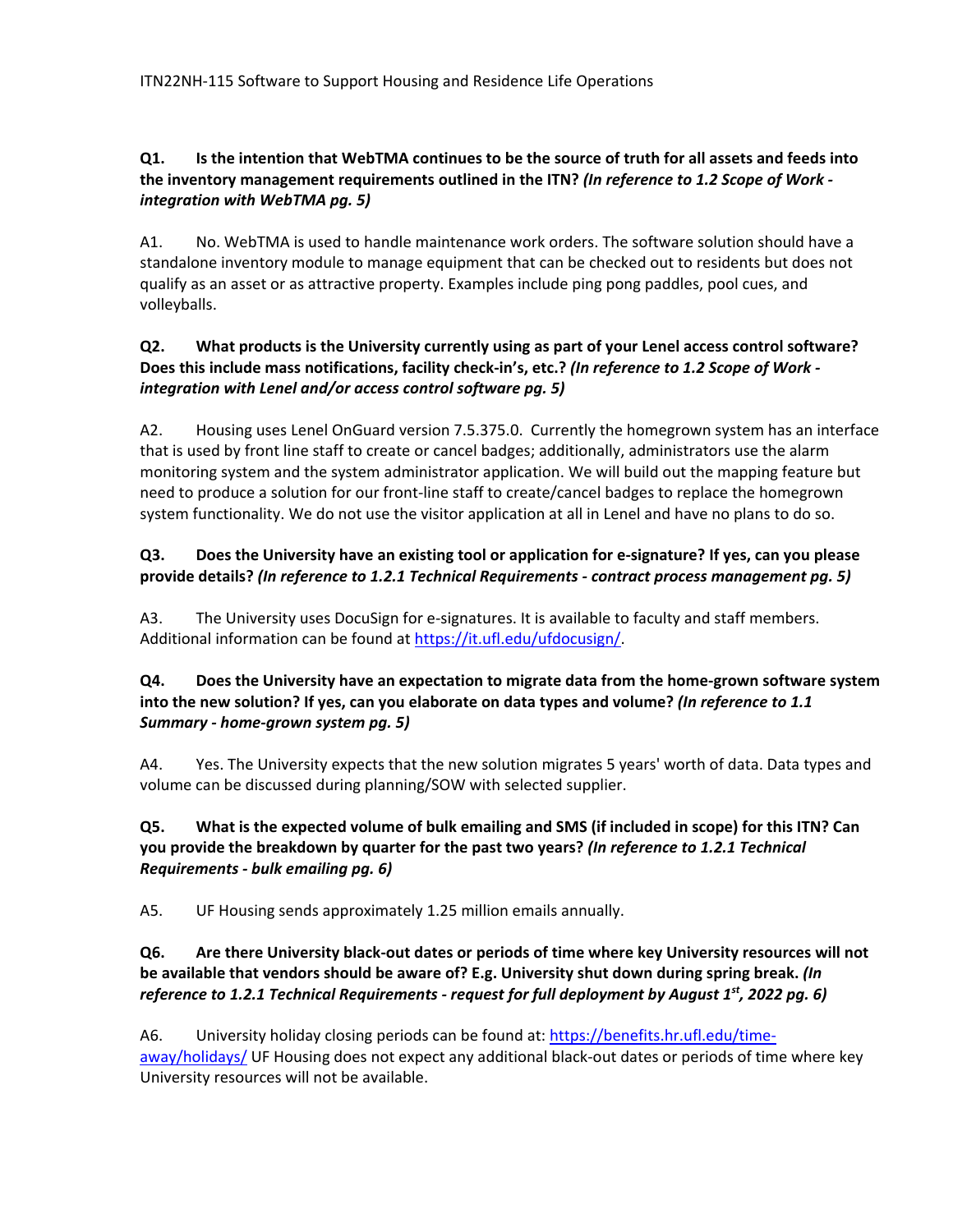**Q7: Would the University consider extending the submission date from Oct. 15th to Oct. 22nd or Oct. 29th?** *(In reference to 3.0 Schedule of Events ‐ tentative schedule and submission date pg. 11)* 

A7. We will not extend the submission date at this time.

**Q8. Does the university have a preferred format for vendor pricing? This would help the evaluation committee if the cost proposals were all formatted the same.** *(In reference to 4.1.1 Response Format ‐ tab 5 pricing for project pg. 14)* 

A8. We do not have a preferred format for vendor pricing.

## **Q9. Can the University confirm this ITN should include pricing for long term support and maintenance? Is the University interested in a managed services support agreement following implementation?** *(In reference to 4.1.1 Response Format ‐ tab 5 pricing for project pg. 14)*

A9. Yes, pricing should include long-term support and maintenance (shown as an annual cost as a separate line item). The University does not have an interest in a managed services support agreement.

#### **Q10. What is the University's expectation for this ITN regarding mobile readiness?**

A10. We expect the software solution to be fully responsive and mobile friendly.

#### **Q11. The RFP mentions bulk emails, are you also expecting SMS notifications for all users?**

A11. We are not expecting SMS notifications but are open to options.

#### **Q12. What is the current integration middleware tool used by the University and is that the preferred tool for this implementation?**

A12. The University uses several options, but the primary is IBM IIB (now App Connect).

### **Q13. How many users do you expect to use the system? Can you please provide a breakdown by stakeholder group? E.g. Undergraduate Students, Graduate Students, Facilities, Housing Staff, etc.**

A13. We expect approximately 12,000 to 13,000 users. Currently, we have approximately 450 staff members, 10,000 undergraduate students, and 1,800 graduate students. All users do not use the system simultaneously.

#### Q14. If a resident is behind or in default on payment, is it expected that through an integration, this **produces financial holds in your Student Information System?**

A14. Yes. We expect the new software system to include a field for "due date" on financial charges which will produce appropriate holds in PeopleSoft.